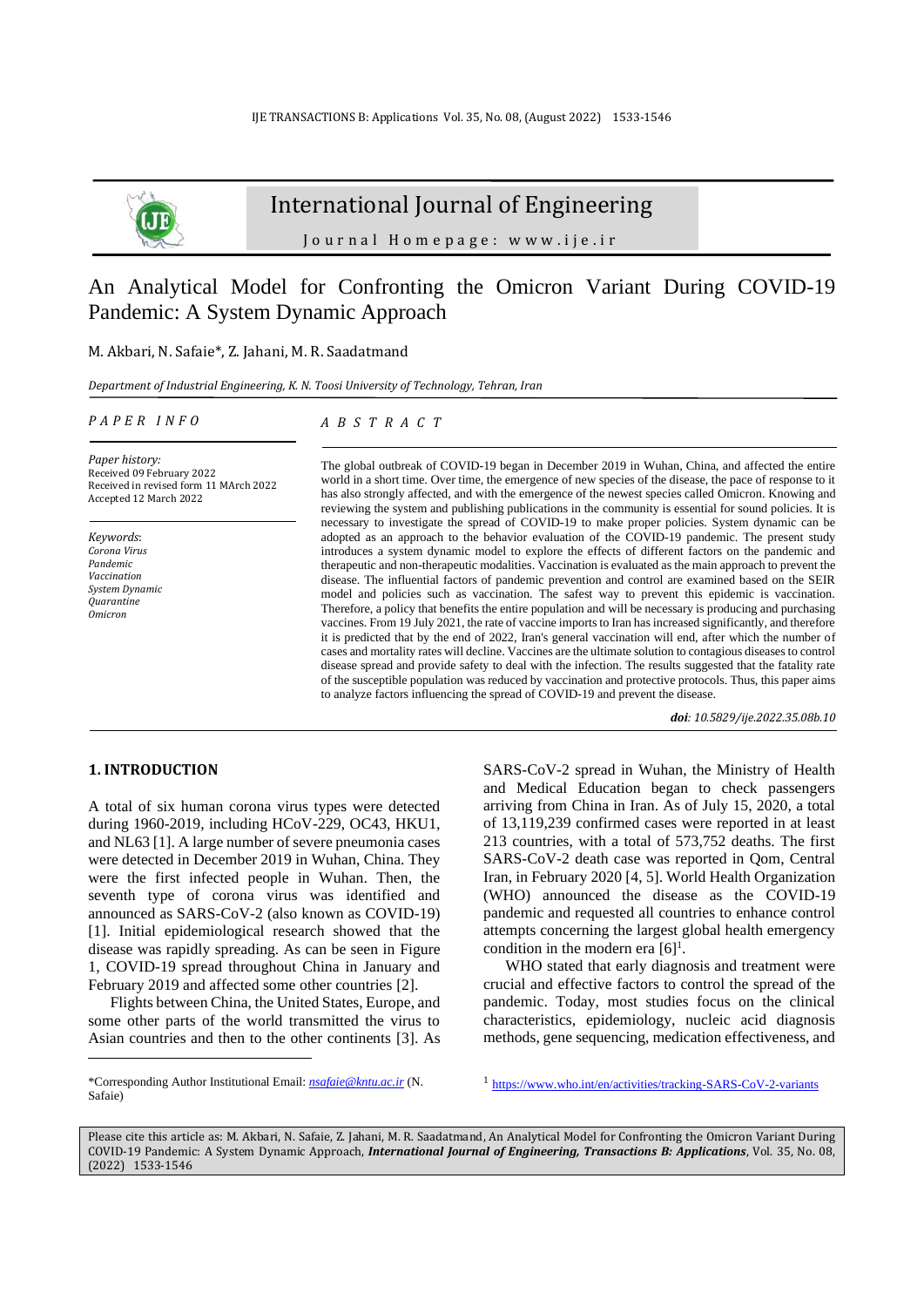

**Figure 1.** The first countries to be affected by the COVID-19 pandemic on February 8, 2020

other aspects of COVID-19 patients. However, there still is a need for the in-depth discussion of early diagnosis, early screening, early treatment, and early isolation and improvement concerning COVID-19 [\[7\]](#page-12-4). Thus, the present study seeks to evaluate factors influencing the spread of COVID-19 and prevent it by analyzing the data of COVID-19 infection and fatality rates.

COVID-19 is transmitted by breathing and touching, and its symptoms include fever, coughing, sore throat, tiredness, and digestive symptoms such as diarrhea, vomiting, and stomach ache. Digestive symptoms may appear earlier than respiratory symptoms [\[8\]](#page-12-5). The virus can be transmitted in different ways, depending on its type. In some cases, the virus is transmitted between humans through coughing and sneezing, as similar to flue virus. However, the probability of virus transmission is very small outdoors. The human-to-human transmission of COVID-19 has been found to occur in indoor places with long exposure to infected individuals (such as those who are in close contact with patients at hospitals). To cope with the COVID-19 pandemic, many countries have implemented preventive measures, such as isolation and social distancing, mainly to prevent the rate of hospitalization and reduce stress and pressure imposed on the healthcare workers. It also remains a crucial concern to protect healthcare workers from injections.

These measures, however, have resulted in the isolation of public life and induced many problems. The incomes of the population are a significant economic challenge imposed by the pandemic and have caused an economic gap between countries [\[9\]](#page-12-6). Thus, it is essential to shorten quarantine period<sup>3</sup>.

The policy response of Iran to the COVID-19 pandemic indicates how countries that already have challenges deal with severe crises. The Iranian government had already been weakened economically by U.S. sanctions and had to consider short-term exchanges of public health and social stability with unemployment and food insecurity, which is used to justify a policy from economic decline to economic lasting. It has been revealed that explanations for the initially inefficient response of Iran to the COVID-19 pandemic included poor economic policies, a lack of public health coordination, treatment priority over prevention, and insufficient healthcare facilities.

At the beginning of the pandemic, a lack of vaccines led to a set of political interventions, such as travel bans, border restrictions, mandatory quarantine, screening protocols, mask regulations, and social distancing measures [\[10\]](#page-12-7). However, Iran experienced several waves of the COVID-19 pandemic as public protective protocols were not efficiently implemented. Although vaccination began on February 8, 2021, Iran underwent new waves of the pandemic due to the significantly slow rate of vaccination, as shown in Figure 2. Thus, the fatality and infection rates of COVID-19 did not decline in Iran.

The COVID-19 pandemic is a global crisis with adverse health, commercial, and social impacts. Vaccination is a safe, simple, and effective approach to diminish COVID-19 fatality [\[10\]](#page-12-7). Figure 3 depicts the shares of vaccinated populations until November 21, 2021, in different countries. As can be seen, more than 69% of the population was fully vaccinated in the UK and Germany, while 61% of the US population received full vaccination. Also, 47.6% of the world's population had been fully vaccinated. In the Middle East, 59.2% of the Iranian population was fully vaccinated. As shown in Figure 4 until December 19, 2021, over 100 million people received at least one vaccine dose in Iran .

Several vaccines have been developed and approved for emergency use since COVID-19 emerged. The current vaccines have shown effectiveness with a slight risk of side effects. However, some new variants of COVID-19 (such as the delta and lambda variants) may



**Figure 2.** COVID-19 fatality and waves in Iran

<sup>3</sup> http://joc.kntu.ac.ir/article-1-824-en.html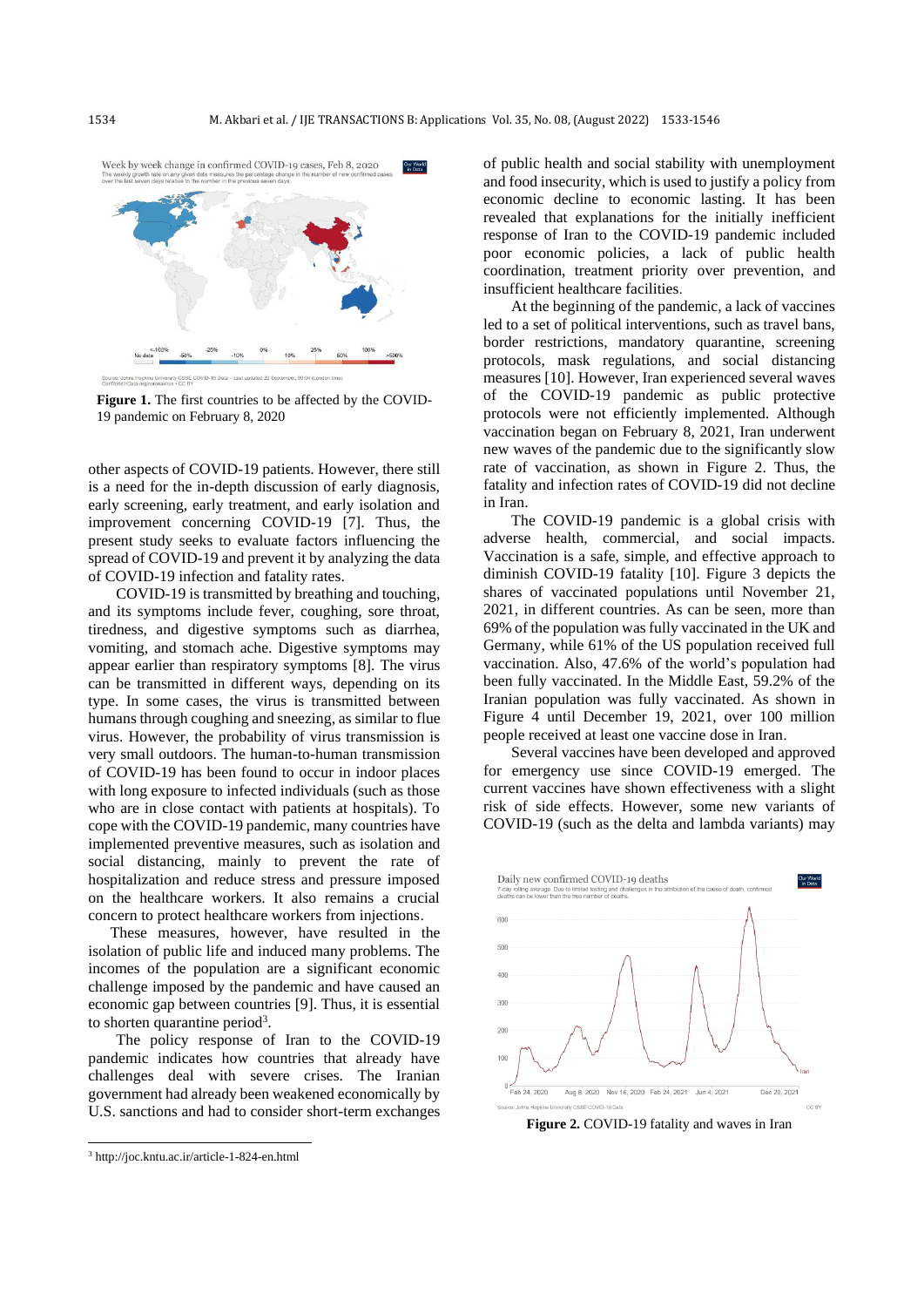

**Figure 3.** COVID-19 vaccination rates on November 21, 2021



**Figure 4.** Vaccination in Iran

escape immunity extracted by the vaccines [10]. Having been one and a half years since the emergence of the pandemic, the mutations significantly facilitated the transmission of the disease compared to the initial virus detected in Wuhan in late 2019.

The delta variant of COVID-19 was recently detected in India and has been reported to be much more likely to be transmitted to individuals than its previous mutations. The delta variant infects a much larger number of individuals and increases the transmission chain. As a result, the fatality rate rises at a large rate compared to other viruses.

Researchers are still focused on the delta variant as the dominant COVID-19 variant in the world with increasing infected cases. Research has shown that the delta variant is more infectious than the alpha variant reported in the UK, representing the most transmittable

variant of SARS-CoV-2 [\[11\]](#page-12-8). This has reduced the effectiveness of two doses of the Pfizer vaccine to 64%. Many countries have significant unvaccinated populations, and the delta variant has proved to infect a larger portion of the vaccinated population than the previous variants. WHO classifies the delta variant as a variant of concern (VOC); that has proved to increase transmutability, causing severer diseases or reducing the advantages of vaccines and treatments.

A more recent variant of COVID-19 was detected as the lambda variant in Peru. Infections with the lambda variant were reported in December 2020. The lambda variant has been considered to be a potential threat. However, some infectious disease specialists claimed that the lambda variant may be weakening as the number of lambda-infected cases reported to the GISAID database has been declining. The previous variant (Alpha, Beta, Gamma and Delta) resulted in a new wave of pandemic and thousands of deaths in more than one country and area, and even across the whole world<sup>4</sup>. On November 26, 2021, a new variant named Omicron immediately raised global concerns [\[12\]](#page-12-9). The present study proposes a system dynamic (SD) model to explore the effects of different factors on the spread of COVID-19 and therapeutic and non-therapeutic modalities and policies adopted to reduce the spread of the pandemic.

Dynamic modeling of the system has been used to study infectious diseases, such as human immunodeficiency virus (HIV) transmission [\[13,](#page-12-10) [14\]](#page-12-11). This environment is also used to study the disease on the economy [\[15\]](#page-12-12) and the policy of migrant workers on the growth of the country under the influence of the COVID-19 epidemic [\[16\]](#page-12-13). In addition, dynamic system modeling has been simulated to explain the social effectiveness of COVID-19 laws in selected areas of Japan [\[17\]](#page-12-14) and the spread of COVID-19 in Italy, India, South Korea and Iran [\[18\]](#page-12-15). Another study proposed a SEIR model to demonstrate the dynamic behavior of the disease at the regional level [\[19\]](#page-12-16) and to model possible pathways resulting from Quid 19 and non-pharmacological interventions in the United States [\[20\]](#page-12-17). Due to the acceptable and low system dynamics, this study develops dynamic system modeling based on a model designed by Tom Fidaman to evaluate the various policies of the Iranian government.

#### **2. LITERATURE REVIEW**

A large number of studies have been conducted on cultural, economic, and medical aspects of the COVID-19 pandemic to prevent and mitigate it since late 2019. Researchers recently reported COVID-19 simulation models, such as SD for COVID-19, and the outcomes of possible interventions.

<sup>4</sup> https://www.who.int/en/activities/tracking-SARS-CoV-2 variants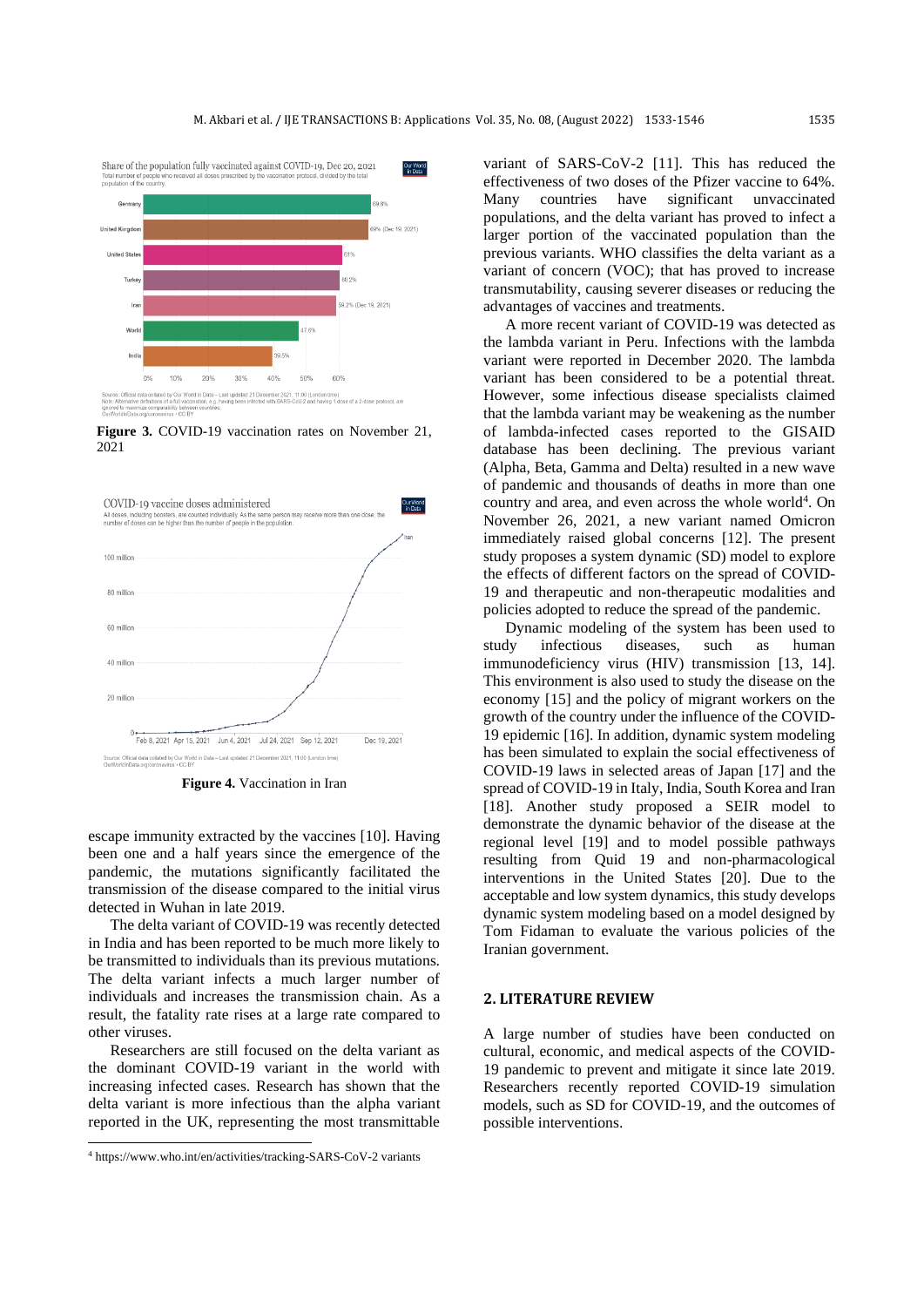Geier and Geier [\[21\]](#page-12-18) in 2020 studied respiratory conditions of COVID-19. They proposed alternative treatments using the existing clinical methods, e.g., hyperbaric oxygen therapy, packed red blood cells, and anthroponosis stimulator treatment [21]. Ali and Alharbi [\[22\]](#page-12-19) in 2020 investigated COVID-19 and its management, treatment, and social impacts. They suggested that the combined use of antiviral medications. hydroxychloroquine, and azithromycin as the most effective alternative to treat patients [22]. Bastos and Cajueiro [\[23\]](#page-12-20) in 2020 predicted the primary evolution model of the pandemic using data from February 25 to March 30, 2020, in Brazil. They employed two susceptible-infected-recovered (SIR) models and simulated a parameter involving social measures. The SIR model divided the population in disease spread into three groups: (1) susceptible are those who are healthy but can be infected, (2) infected are those who are infected, and (3) recovered refers to people that have been recovered from the disease. They estimated the SIR model using the existing parameters and data [23].

Chanu and Singh [\[24\]](#page-12-21) in 2020 studied public data of Indian COVID-19 patients and analyzed the possible impacts of quarantine and social distancing under the susceptible-exposed-quarantine-infected-recovered (SEQIR) to represent control policies. The SEQIR model divides the population into five groups: susceptible, exposed, and infected while not being test-detected, quarantined, hospitalized/reported/quarantined infected, and recovered people along with those who live in secured zones free of the pandemic. Pruyt and Hamarat [\[25\]](#page-12-22) in 2020 developed an SD model of COVID-19 spread. The stringent age-structured model endogenously received disease transmission paths and significantly extended from the standard susceptible-exposedinfected-recovered (SEIR) model. The model was customized for India using a suitable population pyramid, contact matrix, foreign arrival, and some other calibration fractions based on the reported Indian COVID-19 cases. Through time-variant pyramids, they explicitly modeled the effects of testing, contact tracking, positive COVID-19 patients, quarantine, masks, and social distancing by reducing contact in certain places (e.g., home and workplace).

Ghaffarzadegan and Rahmandad [\[26\]](#page-12-23) in 2020 proposed a dynamic, simple model of the epidemic in Iran to represent a more reliable image of the disease based on the existing data. They employed the SEIR model and incorporated behavioral and logistic considerations. First, they reported endogenous variations in contact (contact with people) as higher fatality. As a result, the number of reproductions endogenously changed in the model. Second, they distinguished the reported and real cases by simple formulations to detect only a fraction of the cases and how the fraction would change in response to epidemic

progress. Sy et al. [\[27\]](#page-12-24) in 2020 proposed policy recommendations through an SD approach. The developed model captured relationships, feedback, and delays in the disease transmission system. The dynamism of several policies was analyzed based on effectiveness in reducing infection and consequent economic pressure. Indeed, they are important to respond to the disease. Relationships were established between these factors in the SD framework and then were simulated as stock and flows. However, it is worth mentioning that SD values are not predictions. Instead, SD is used to represent the trends of variables with time under the existing feedback in the system.

Gkini [\[28\]](#page-12-25) in 2020 examined the population-level coupled dynamics of COVID-19 infection and behavioral response in Norway. They developed an SD model that proposed alternations in the epidemiologic models of classical differential equations for more efficient use in the case of COVID-19. They sought to gather health behavior theories on individual responses to environmental well-being threats. The two components of the model were studied individually and collectively and were found to accurately replicate COVID-19 spread in Norway with rational assumptions. In particular, they constructed a simulation model capturing many common components in health behavior theories within a composite framework that could enable tests under various assumptions. Zia and Farooq [\[29\]](#page-12-26) in 2020 simulated an SD model of epidemic progress that represented the mode dynamics of COVID-19 spread and handled population and mobility data. The model was calibrated based on epidemic data and particular incidents in Pakistan and could be generalized. The simulations produced disturbing results and revealed that the pandemic would significantly spread for a long time (even longer than a year), even under social distancing and testing strategies. In a specific scenario, they imitated 95% of the isolation of infected patients with symptoms. The 5% probability of infecting others was really lower (only 2.5%). Asymptomatic patients could infect people with a probability of 5% only due to the lockdown. The results indicated that 40% of the population was infected rather than being similar to cases in the previous group.

Hadiwibowo et al. [\[30\]](#page-12-27) in 2020 analyzed the COVID-19 prediction peak by selecting scenarios. System dynamics prediction was enhanced by selecting scenarios to observe the prediction. Thus, the probability of COVID-19 cases in business could be typically found (including typical control, optimistic, and even uncontrolled situations). Medium conditions with precautious contact, implementing protective protocols (such as the healthy life movement), social distancing, disinfection, sufficient medical equipment and healthcare facilities, home settlement, and working at home could smoothly reduce the rate of infection.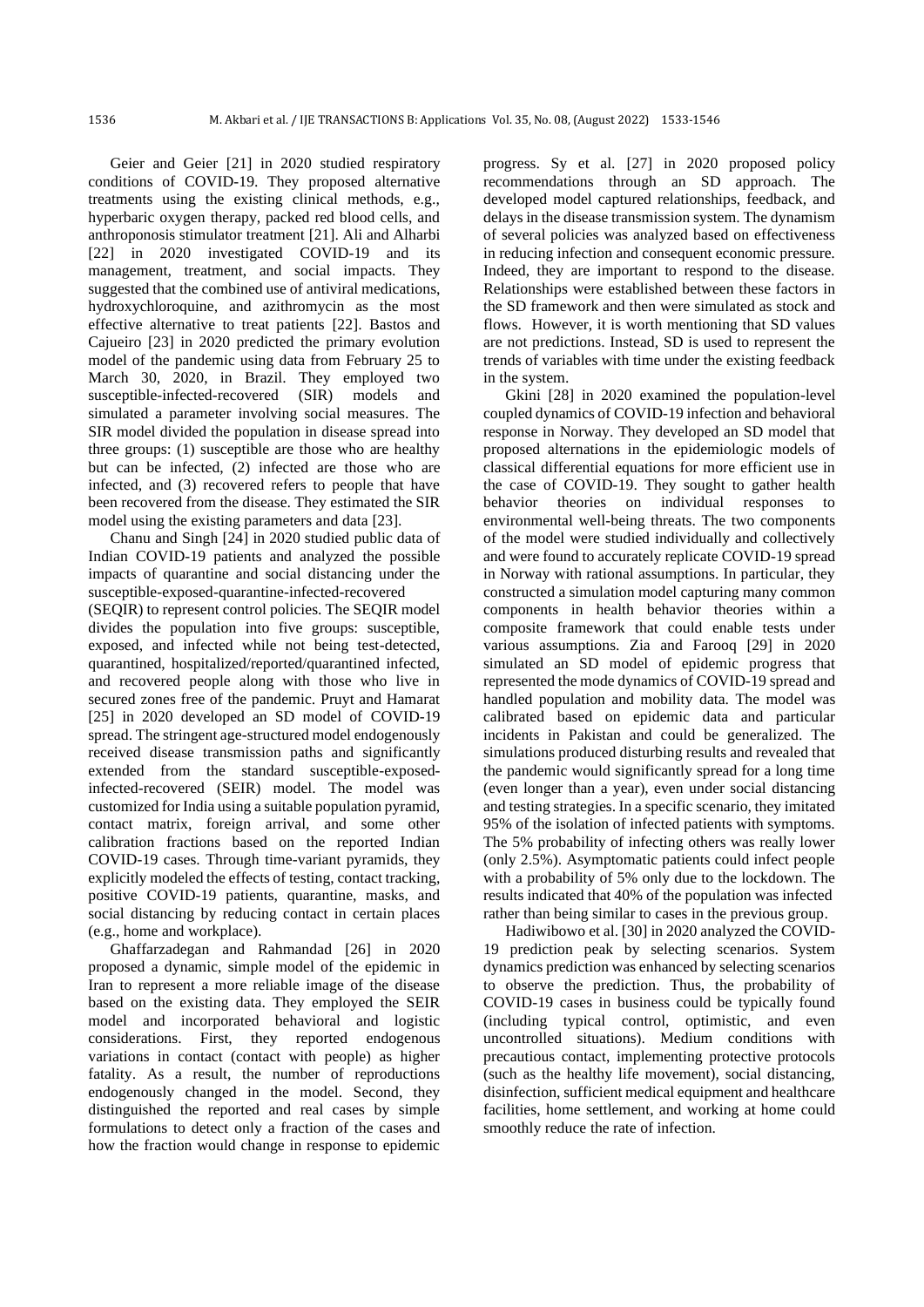Fathollahifard et al. [\[31\]](#page-12-28) in 2021 examined the Home Health Care Supply Chain (HHCSC). This paper develops a bi-level programming model as a static Stalkberg game between nurses and patients within the HHCSC framework. From HHCSC's point of view, pharmacy location, nurses' scheduling and routing, and drug delivery rate have always been important issues, so this model considers the possibility of outsourcing demand and applies to emergencies such as the COVID-19 pandemic outbreak. In this situation, the demand for HHC services has increased and is beyond the capacity of the centers. In this regard, the proposed model can be used and outsourcing can be provided. In coronary conditions, vaccination is one of the most important factors to consider, for example, in order to expedite vaccination in Canada, vaccination services were provided in both pharmacies and hospitals [21]. In another paper, Fathollahifard et al. [\[32\]](#page-13-0) in 2022, in this paper present a model for robust multi-objective optimization for a routing optimization problem and scheduling for the use of a home health care logistics network. The benefits of an efficient design are critical to responding to or responding to epidemics such as COVID-19. Due to the need for social distance during COVID-19, these services are very useful for reducing epidemic growth [\[32\]](#page-13-0). Due to the prevalence of COVID-19, Mosallanejad et al. [\[33\]](#page-13-1) in 2021 have simultaneously developed a multi-objective, multi-product and multiperiod model for the needs of personal protective equipment with the aim of optimizing total cost and scarcity.

Reviewing the literature on this subject, it was found that there are research gaps such as the lack of simultaneous study of the impact of quarantine and vaccination on the pandemic system using the systems dynamics approach. Therefore, this study investigates the effect of various factors on the prevalence of COVID-19 disease and ways to control or reduce its incidence and finally a system dynamics model is presented. The data required in this study to analyze the model are taken from official sources, the Ministry of Health of Iran, the World Health Organization and other articles presented in this field as Table 1.

| $\#$           | <b>Authors</b>                            | Year | <b>Title</b>                                                                                                                                                      | Approach                                                                        | <b>Case Study</b> | <b>Vaccine</b> | <b>Ouarantine</b> |
|----------------|-------------------------------------------|------|-------------------------------------------------------------------------------------------------------------------------------------------------------------------|---------------------------------------------------------------------------------|-------------------|----------------|-------------------|
| 1              | Geier and Geier<br>$[21]$                 | 2020 | Respiratory Conditions in Corona virus<br>Disease 2019 (COVID-19): Important<br><b>Considerations Regarding Novel Treatment</b><br>Strategies to Reduce Mortaliy. |                                                                                 |                   |                |                   |
| $\overline{c}$ | Ali and Alharbi<br>[22]                   | 2020 | COVID-19: Disease, Management, Treatment,<br>and Social Impact.                                                                                                   |                                                                                 |                   |                | ✓                 |
| 3              | Bastos and<br>Cajueiro [23]               | 2020 | Modeling and forecasting the early evolution<br>of the COVID-19 pandemic in Brazil.                                                                               | Susceptible,<br>Infected, Recovered<br>(SIR) model                              | <b>Brazil</b>     |                |                   |
| 4              | Chanu and Singh<br>$[24]$                 | 2020 | Stochastic approach to study control strategies<br>of COVID-19 pandemic in India.                                                                                 | Susceptible,<br>Exposed,<br>Quarantine, Infected,<br>Recovered<br>(SEOIR) model | India             |                |                   |
| 5              | Pruyt and<br>Hamarat [25]                 | 2020 | The Influenza A(H1N1) Pandemic: An<br>Exploratory System Dynamics Approach.                                                                                       | <b>Exploratory System</b><br>Dynamics model                                     | India             | ✓              |                   |
| 6              | Ghaffarzadegan<br>and Rahmandad<br>$[26]$ | 2020 | Simulation-based Estimation of the Spread of<br>COVID-19 in Iran.                                                                                                 | Susceptible,<br>Exposed, Infected,<br>Recovered<br>(SEIR) model                 | Iran              |                |                   |
| 7              | Sy et al. [27]                            | 2020 | Policy Development for Pandemic Response<br>Using System Dynamics: a Case Study on<br>COVID-19.                                                                   | Susceptible,<br>Infected, Recovered<br>(SIR) model                              |                   |                |                   |
| 8              | Gkini [28]                                | 2020 | Health Behaviour Theories and The<br>Norwegian Response to COVID-19: A System<br>Dynamics Modeling Approach.                                                      | SEIR model                                                                      | Norway            | ✓              |                   |
| 9              | Zia and Farooq<br>$[29]$                  | 2021 | COVID-19 Outbreak in Pakistan: Model-<br>Driven Impact Analysis and Guidelines.                                                                                   | Susceptible,<br>Exposed, Infected,<br>Recovered<br>(SEIR) model                 | Pakistan          |                | ✓                 |

**TABLE 1.** Research in the field of COVID-19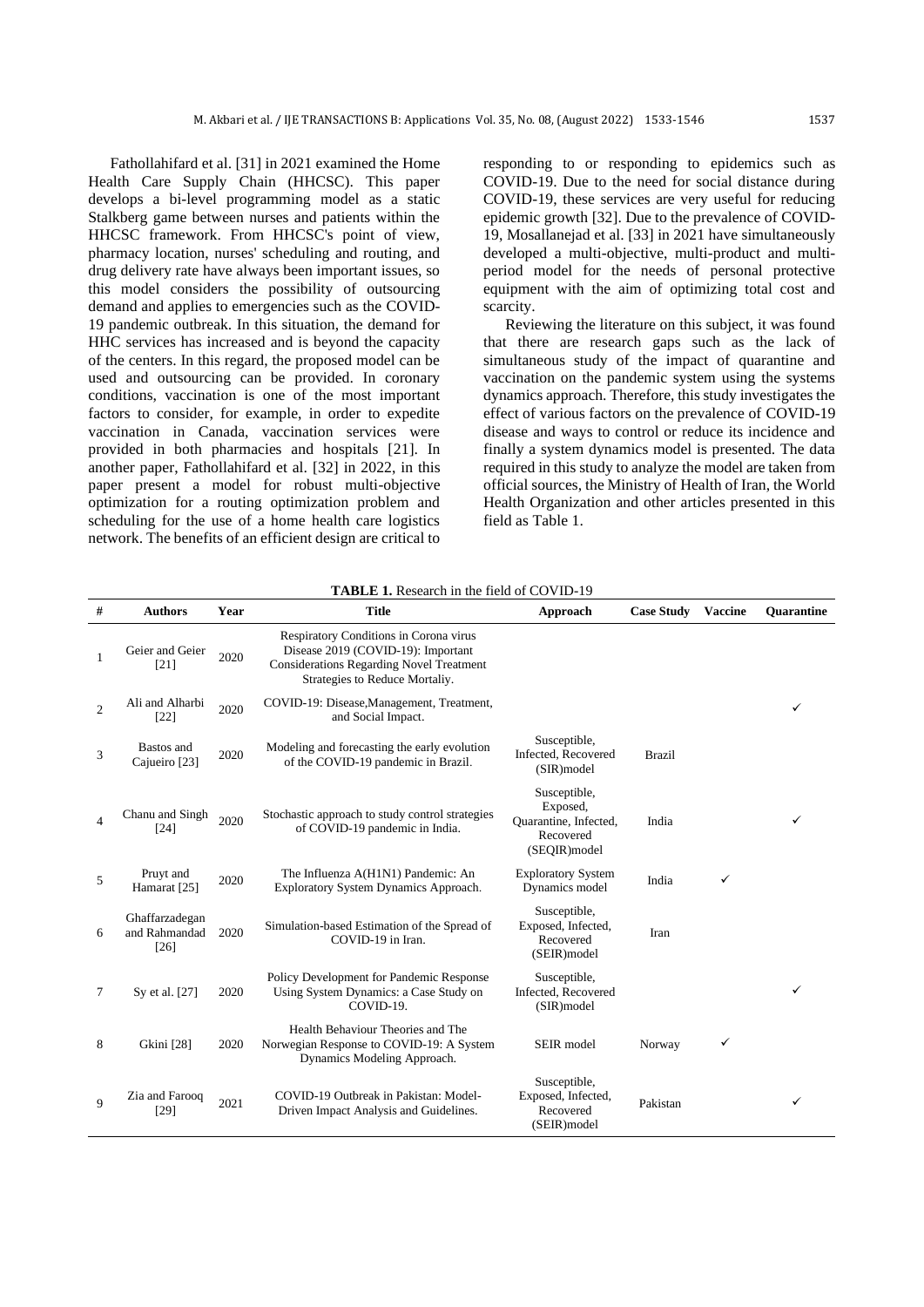| 10 | Hadiwibowo et<br>al. [30]        | 2021            | A Policy Strategy Evaluation for Covid<br>Pandemic in the City of Surabaya Using<br>Vensim Ventana Dynamic System Simulation.                                                                                        | Susceptible,<br>Exposed, Infected,<br>Recovered<br>(SEIR)model                     | Indonesia |  |  |
|----|----------------------------------|-----------------|----------------------------------------------------------------------------------------------------------------------------------------------------------------------------------------------------------------------|------------------------------------------------------------------------------------|-----------|--|--|
| 11 | Fathollahi-Fard<br>et al. $[31]$ | 2021            | Sustainable and Robust Home Healthcare<br>Logistics: A Response to the COVID-19<br>Pandemic,                                                                                                                         | multi-objective<br>optimization model                                              | Austria   |  |  |
| 12 | Mosallanezhad et<br>al. [33]     | 2021            | Disaster relief supply chain design for<br>personal protection equipment during the<br>COVID-19 pandemic,                                                                                                            | multi-objective,<br>multi-product, and<br>multi-period model                       | Iran      |  |  |
| 13 | Fathollahi-Fard<br>et al. [32]   | 2022            | Bi-level programming for home health care<br>supply chain considering outsourcing.                                                                                                                                   | bi-level<br>programming model                                                      | Iran      |  |  |
| 14 | Muniyappan et<br>al. [34]        | 2022            | Stability and Numerical Solutions of Second<br>Wave Mathematical Modeling on COVID-19<br>and Omicron Outbreak Strategy of Pandemic:<br>Analytical and Error Analysis of Approximate<br>Series Solutions by Using HPM | homotopy<br>perturbation<br>method                                                 | India     |  |  |
| 15 | Present research                 | Under<br>review | An analytical model for confronting the<br>Omicron variant during COVID-19 pandemic:<br>A system dynamic approach                                                                                                    | System Dynamic,<br>Susceptible,<br>Exposed, Infected,<br>Recovered<br>(SEIR) model | Iran      |  |  |

The second part of this research reviews the literature and research background in this field, then in the third part, the method is explained, and in the fourth part, the result. The fifth part reviews Discussions and managerial insights and in the sixth part, conclusion is presented.

### **3. METHODS**

The research method for developing prototypes and scenarios is dynamic system-based simulation with Vensim Ventana software. Dynamic systems simulation is a method used to transform real phenomena into clearer models whose systems will change over time. According to this method, this section is divided into 7 subsections, which first define the problem and provide a general explanation related to the simulation of dynamic systems, and then the data collection methods in this research are reviewed. In the continuation of this section, the existing initial model is developed and finally validation is performed .

**3. 1. Problem Statement** Contagious diseases pose essential impacts on the economy and physical and mental health of people. Many societies need to identify system behavior and disease spread to plan and cope with diseases. It is important to realize the behavior dynamic of disease spread to enhance healthcare systems and health workers. SD is a well-known, efficient approach to studying system behavior in the spread of diseases.

Infectious disease specialists view population composition, society culture, environment, and government responsiveness as the four major factors that potentially influence the spread of COVID-19 in a region. Also, personal protective measures, such as wearing a mask, consistently washing hands, and avoiding human crowds, can play a key role in preventing the spread of COVID-19<sup>5</sup> . The responsiveness of governments also plays an important role in COVID-19 spread, and countries that rapidly responded to the COVID-19 pandemic by implementing quarantine and social distancing experienced lower causalities.

The present study develops a model of vaccination based on the existing research gaps and a base model. To obtain a more realistic model, constant or auxiliary parameters were derived from the databases of the WHO and the Ministry of Health and Medical Education, drawing the stock-flow diagram of the key variables and reference behaviors and formulating the epidemic simulation model. The model was validated, and the sensitivity of the model to parameters, initial conditions, and boundaries was analyzed.

**3. 2. System Dynamic** System Dynamic (SD) is an aspect of systems theory and is used to understand dynamic and continuous behavior in complex systems. It is a methodology of simulation to determine frameworks and understand and discuss complex management, industrial, social, and even medical factors [\[33\]](#page-13-1).

Due to the COVID-19 pandemic, researchers seek to realize how simulation instruments can help decision-

<sup>5</sup> https://www.who.int/en/activities/tracking-SARS-CoV-2 variants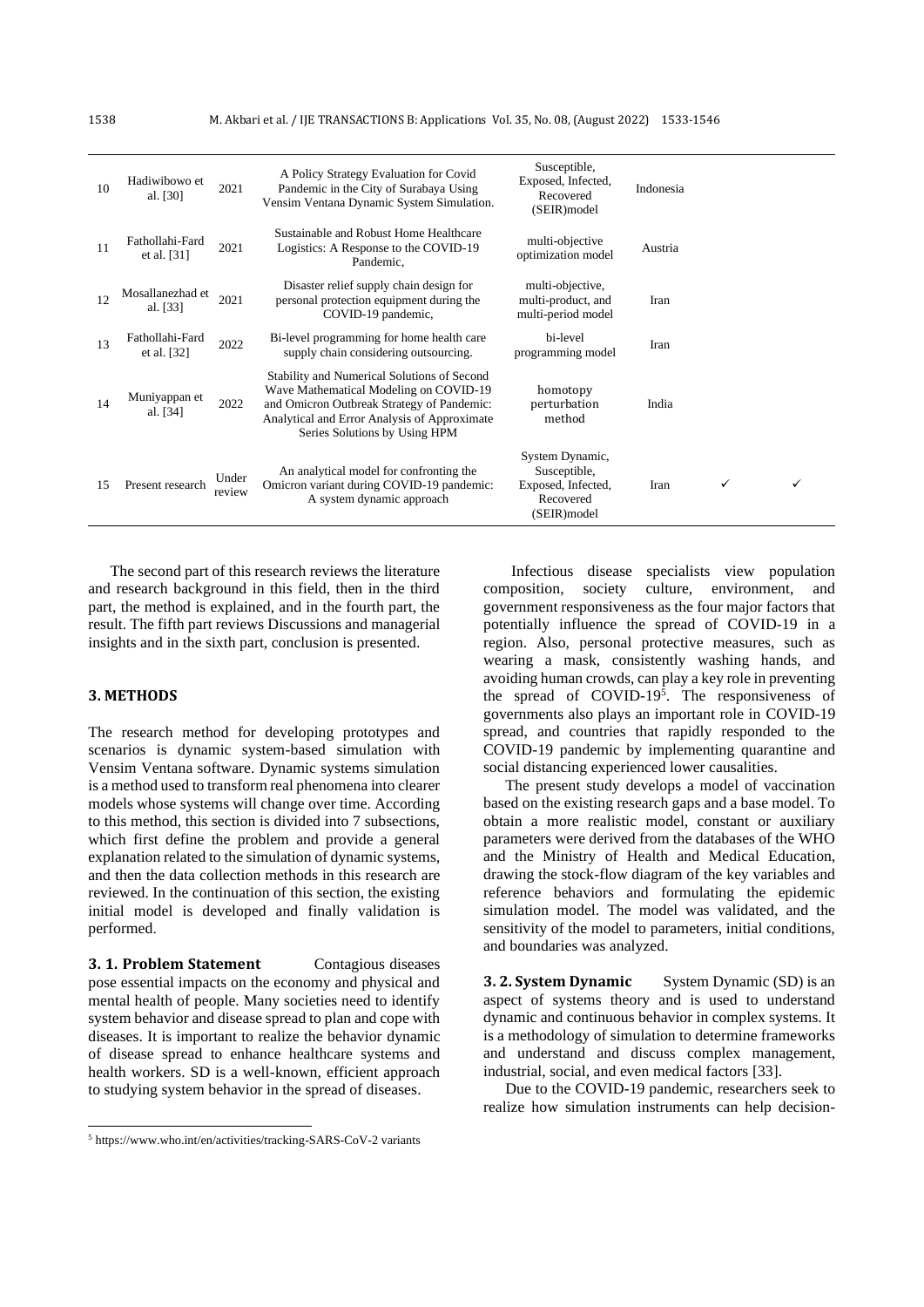makers deal with this very complex crisis [\[12\]](#page-12-9). Introduced by Foster, SD helps understand the relationships between the components of a system and represents dynamic behaviors through several feedback loops [\[34\]](#page-13-2). In particular, it is very beneficial as it enables policy-makers to accurately implement policies and detect their complex relationships, revealing the potential effects of alternative policies to make more efficient decisions [\[35\]](#page-13-3).

In general, systematic mathematical models are an efficient framework to mitigate and control COVID-19, as with other contagious diseases. The spread of contagious diseases is very complicated and involves interconnected systems with feedback loops, delays, and nonlinear relationships. It is difficult to predict the behavior of such systems. Detailed modeling methods, such as SD, can be employed to illustrate spread dynamics and simulate spread behavior. Also, public health workers believe that systematic approaches such as SD are valuable in the design of effective policies [\[36\]](#page-13-4). The present study aims to develop an SD model and analyze the effects of factors on the spread of COVID-19 and therapeutic and non-therapeutic modalities and policies for the reduction of the pandemic.

**3. 3. Data Collection** Data from the onset of the pandemic in Iran to February 20, 2020, was introduced to the developed model. To obtain consistently varying data, such as disease progression rate, recovery rate, and fatality rate along with vaccination rate, the WHO database was utilized. It should be noted that the COVID-

19-infected patients initially have no symptoms but gradually show symptoms. COVID-19 has an incubation period of 2-14 days (5 days on average). Furthermore, the rate of transmission in the incubation period is low. Recovery periods of 1-3 weeks have been reported. Research has shown that COVID-19 patients recover within 14 days on average [\[37\]](#page-13-5).

**3. 4. Modeling** A SD simulation approach was adopted to develop the model and policy scenarios in Vensim. SD simulation is used to translate real phenomena into more explicit models of time-variant systems. The model was constructed for Iran based on the basic SEIR model and the framework of Hadiwibowo et al. [\[30\]](#page-12-27) model. To obtain more realistic outputs, the vaccination rate and the effectiveness of government policies were incorporated into the model.

Modeling was implemented in the form of a causal loop diagram and then a stock-flow diagram. Once the causal loop diagram had been plotted, the stock-flow diagram was developed by applying formulations in Vensim. Figure 5 illustrates the causal loop diagram., whereas

**3. 5. Base Model** The SEIR model was employed as the base model to implement the SD analysis of COVID-19 spread. It is a well-known framework for investigating the spread of diseases. Figure 6 shows the SEIR framework. As can be seen, SEIR involves susceptible, exposed, infected, and recovered individuals [\[38\]](#page-13-6). The components of the SERI are described as:



**Figure 5.** Causal loop diagram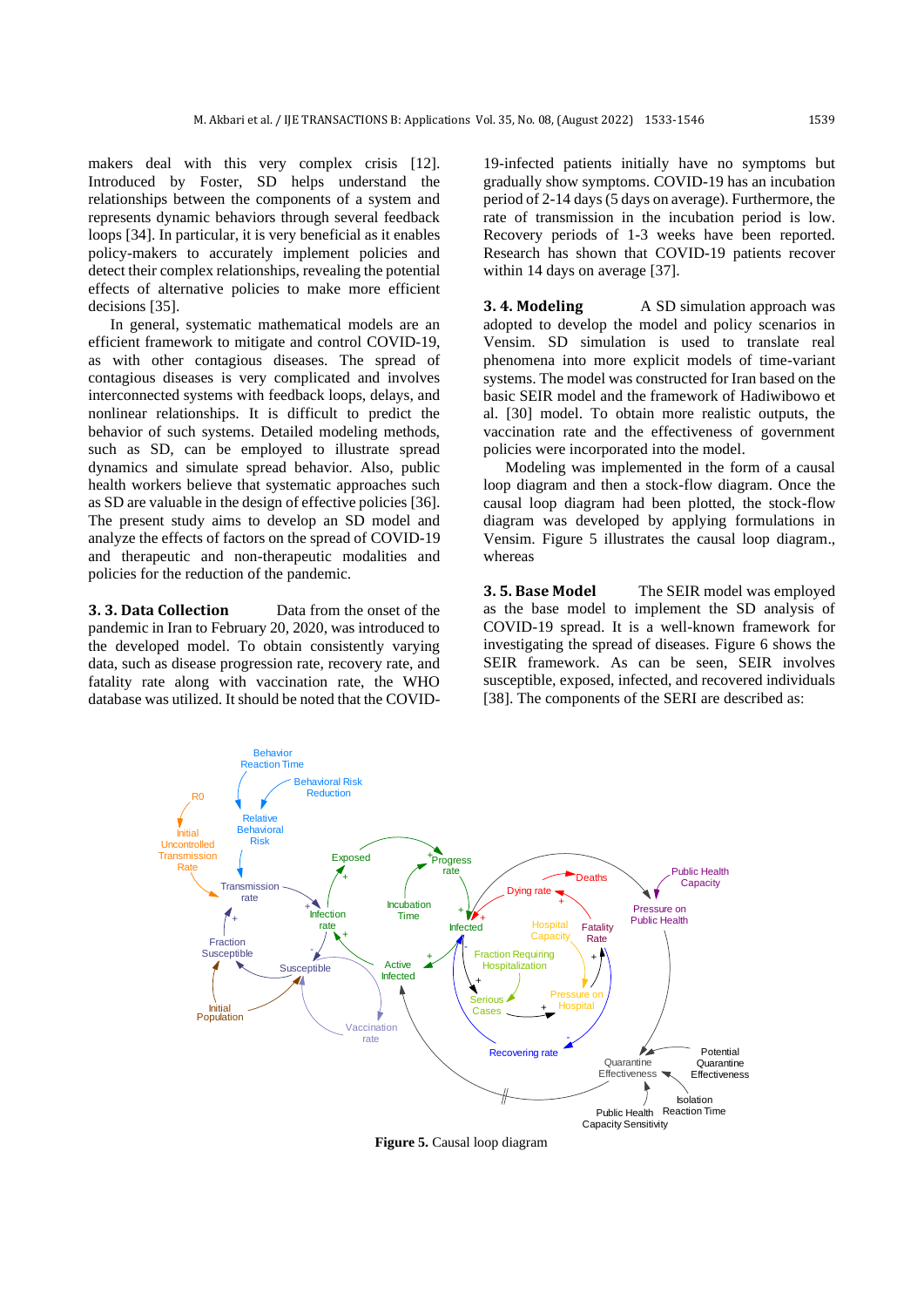Susceptible: Considering the nature of COVID-19, the initial population (the total Iranian population) was assumed to be susceptible. The infection rate in the base model was deducted from the susceptible population. Also, contact rate and infectivity influence the spread of COVID-19.

- Exposed: It refers to the accumulated rate of exposed people. However, the number of infected people is subtracted from the exposed people through the disease progression rate.
- Infected: It is the accumulated rate of infected arrivals into the country and progression rate. However, the recovery and fatality rates are subtracted from the infected people.

Recovered: It is the accumulated rate of patients recovering from the disease.

Figure 7 depicts the stock-flow diagram.

**3.6. Proposal Model** As mentioned, the model introduced by Atun et al. [\[39\]](#page-13-7) was utilized as the base model. Its major components include: 1-susceptible, a healthy population that is likely to be infected, 2 asymptomatic infected, infected people who show no symptoms of the disease, 3-symptomatic infected, those who are confirmed with COVID-19, 4-recovered, those who have recovered from the disease (either at home or treated by the healthcare system), and 5-fatality, those who die from the disease.

The loop of the transmission rate, fatality rate, and carriers was added to the SEIR model. Also, factors such as imported infections and behavior risk (e.g., protective protocols and social distancing) were incorporated into



**Figure 7.** Proposed model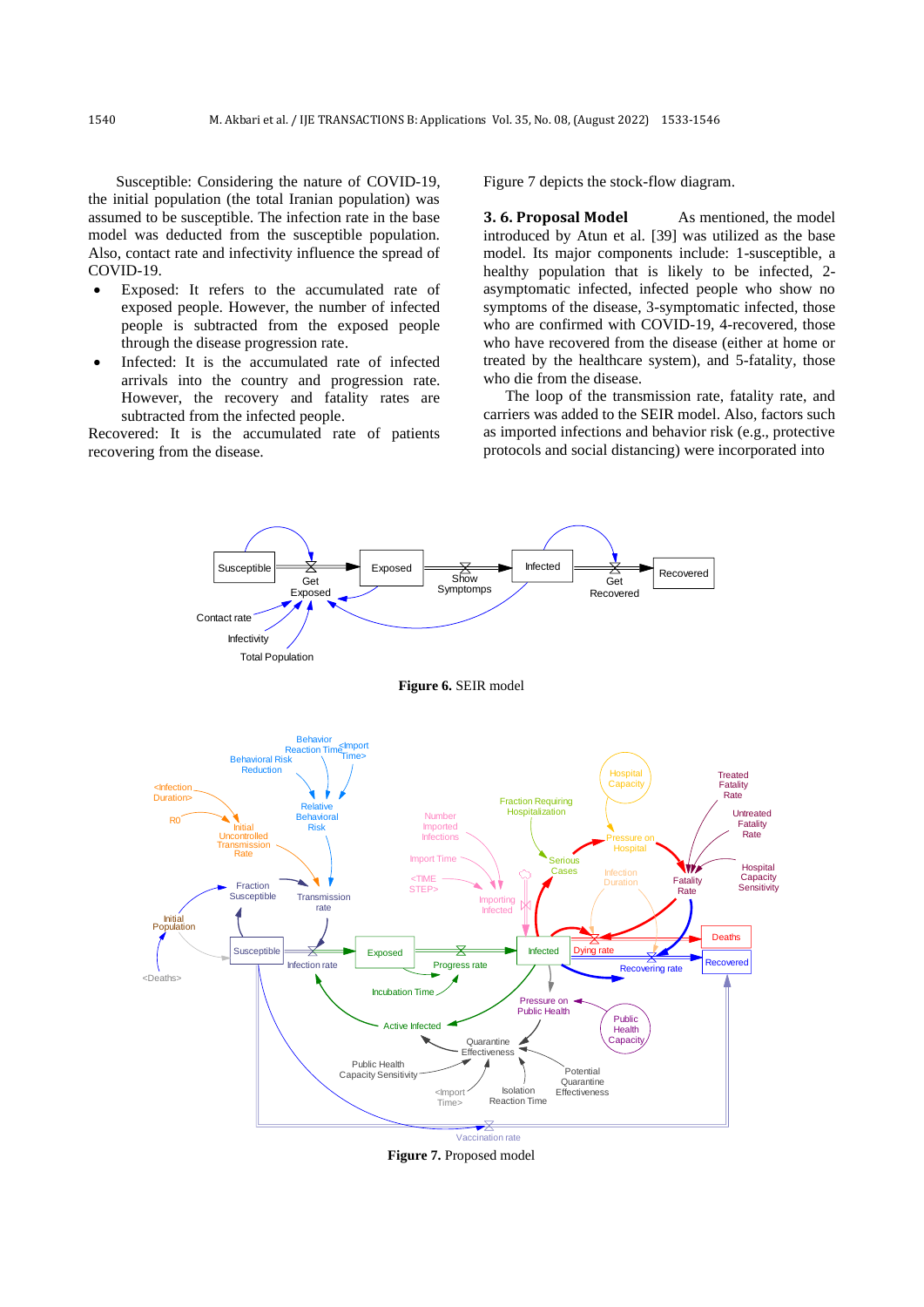the base model. As it has a strong effect on COVID-19 spread, a quarantine loop was included in the model. The fatality rate consists of two components: 1-patients who were hospitalized and received sufficient healthcare services and 2-those who received no healthcare services. Also, the public healthcare system has a certain capacity that should be considered. Figure 7 depicts the proposed model.

The COVID-19 pandemic has become a huge challenge. To cope with the pandemic, it is required to make different policies, such as public vaccination. Therefore, the model was updated using Tom Fiddaman's model and Iran's requirements and measures, applying a number of such policies. The model was executed by introducing inputs and setting parameters based on the associated data of Iran. To obtain a more realistic model, parameters such as vaccination, hospital capacity, government policies, and personal protective protocols, were incorporated into the model.

Vaccination began in countries as some vaccines were developed. The susceptible population and even those who were infected and recovered should be vaccinated. However, only a small fraction of the population was initially vaccinated since the vaccines were limited, and the vaccination rate has been increasing. Thus, the vaccination loop and its effects were added to the proposed model, as shown in Figure 7.

**3. 7. Validation** The structural and behavioral validity of the model was verified using different tests. A variety of references, such as papers and reports on COVID-19, were used to determine the input parameters. A period of almost one year was selected for the spread of COVID-19, and a reliable view of the disease in education and health was obtained by using the existing data and evaluating the number of the infected, recovered, and dismissed individuals under different policies. The data and parameters formulated in Vensim were used as inputs, and the model was constructed based on the real, calibrated available data. A lack of real dataimposed limitations on data-based calibration. However, the model is based on real input parameters and some validation tests to measure its efficiency and effectiveness.

The present work employed the initial output of the SEIR model and earlier works on Iranian citizens. Once the model is properly simulated, it should be validated. Validation is carried out by comparing the simulations results to ground-truth observations. Comparisons were performed for the early period of the COVID-19 pandemic, when the virus spread in the city on February 20, 2020. The comparison was implemented by two validation measures, i.e., mean and percentage error variance. Table 2 shows the means and percentage error variances. The model was validated using the real rates

**TABLE 2.** Model validation results

| <b>Variable</b>   | Actual<br>value | Estimate $E_1$              | Actual<br>value   | <b>Estimate</b> | E,  |
|-------------------|-----------------|-----------------------------|-------------------|-----------------|-----|
| Infection<br>rate | 5442232         | 6585100 21% 5442232 5605498 |                   |                 | 3%  |
| Fatality<br>rate  | 117526          |                             | 130453 11% 117526 | 172763          | 47% |

of COVID-19 infection and fatality in Iran and the model estimations.

### **Mean**

A model is assumed to be valid based on the mean measure when E1≤5%.

$$
E_1 = \frac{|\bar{S} - \bar{A}|}{\bar{A}}\tag{1}
$$

where  $\bar{S}$  is the average estimate, whereas  $\bar{A}$  is the groundtruth quantity [\[31,](#page-12-28) [40\]](#page-13-8).

## **Percentage error variance**

A model is assumed to be valid based on the percentage error variance when E\_2≤30%.

$$
E_2 = \frac{|S_s - S_a|}{S_a} \tag{2}
$$

where  $S_s$  is the standard deviation of the estimates, while  $S_a$  is the standard deviation of the ground-truth data [\[31,](#page-12-28) [41\]](#page-13-9).

### **4. RESULTS**

Policies and scenarios were examined based on the proposed COVID-19 spread model. The increased infection and fatality rates imposed heavy pressure on the healthcare sector due to a lack of adherence to protective protocols and social distancing in holidays, e.g., the Persian New Year, religious ceremonies, and inter-city travels. This decreased the effectiveness of quarantine from 80% to 40%. Thus, the government has to adopt policies to control the spread of COVID-19.

A comparison of government behavior in the "onset of spread," "pandemic," and "control" stages indicates that differences in the fatality rate between countries arise from the policies and policy implementation time; i.e., not only policies but also their implementation time and strictness determine the effectiveness of COVID-19 policy effectiveness.

**4. 1. The Policy of Quarantine and Vaccination**  Although almost all countries in the world, except for a few ones, banned social gatherings above ten in March 2020 (even earlier in some countries), there was no gathering ban in Iran until May 2020. Also, staying at home (or quarantine) has been a major control measure for the pandemic in countries. The policy of quarantine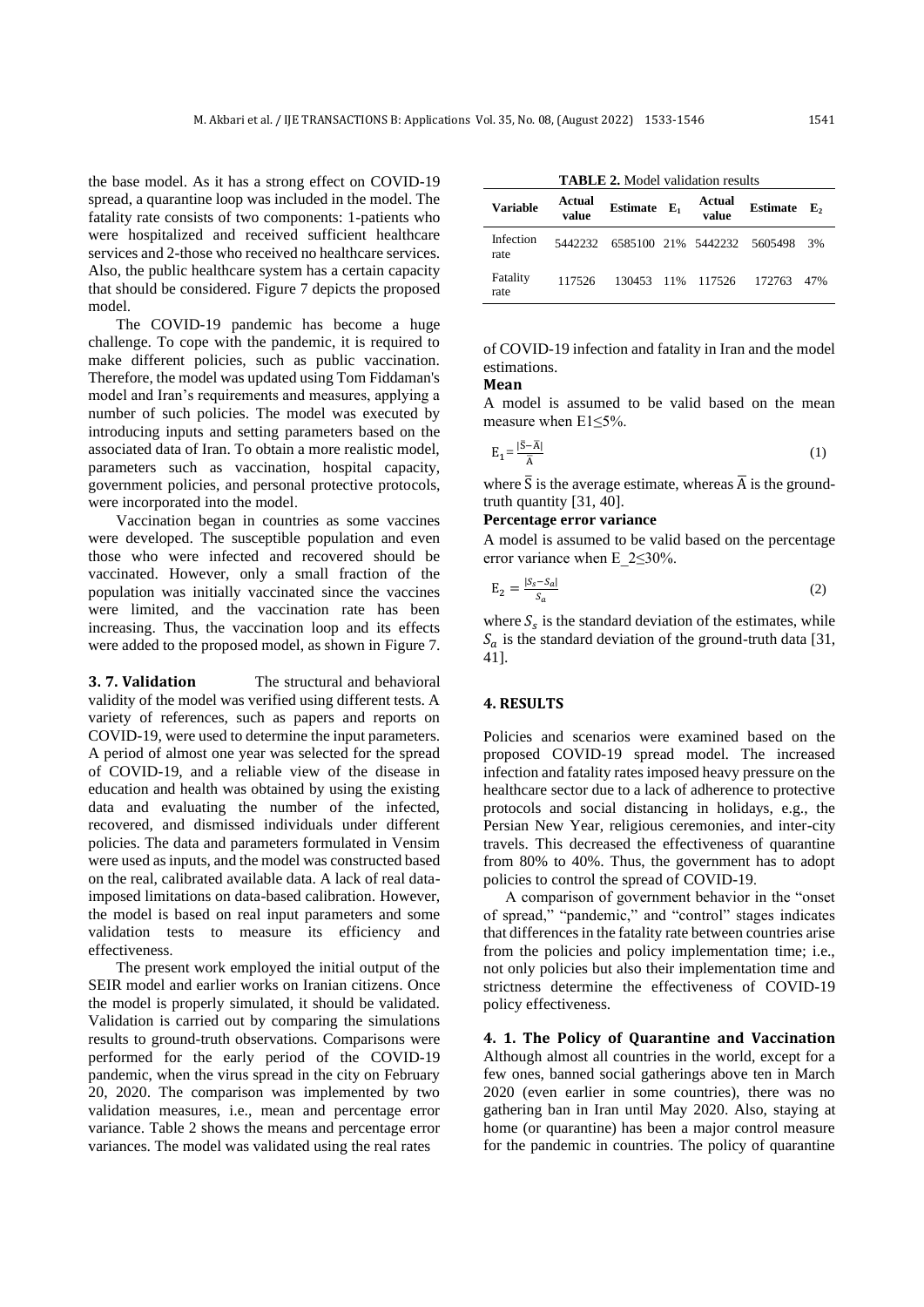was implemented at different levels, depending on the pandemic intensity [\[14,](#page-12-11) [42\]](#page-13-10), in most countries. Although most countries adopted this policy at the peak of the pandemic (i.e., early April 2020), Iran was among the few countries that refused to strictly implement quarantine, despite a high fatality rate. However, the government finally decided to implement quarantine due to significant pandemic waves and numerous death cases.

To put an end to the COVID-19 pandemic, a large fraction of the global population should be immune to the virus. Vaccines are the most reliable solution. Thus, governments began to develop COVID-19 vaccines. Iran adopted a vaccine development approach while importing vaccines. The government should realize the particular conditions may strongly expose individuals to COVID-19 [\[43-45\]](#page-13-11). Therefore, some groups of people, e.g., pregnant and breastfeeding women, autoimmunity and immunodeficiency patients, diabetic patients, and people with respiratory and cardiovascular conditions, are in desperate need of vaccination [\[44\]](#page-13-12). The present study examined scenarios to realize how different scenarios, including early vaccination, could have influenced the infection and fatality rates. Different vaccination rates were applied, and the effectiveness of quarantine was evaluated in the form of different scenarios.

**4. 1. 1. Scenario 1: Quarantine** The COVID-19 virus was completely novel and had no effective treatment or medication for almost one year. Governments could reduce the infection and fatality rates only by policies such as quarantine and protective protocols. At the same time, researchers began to develop vaccines. The Iranian government was able to somewhat reduce the rate of infection by quarantine; however, quarantine was not consistently implemented in Iran, mainly due to the poor economic status of Iran. Thus, the government refused to strictly adopt public quarantine policies. Figure 8 defines quarantine conditions for the

Infected  $15<sub>N</sub>$  $10<sub>N</sub>$ oldoac  $5<sub>N</sub>$  $100$  $200$  $300$ Time (day)  $-C19.01$ 

model and the output. The results suggest that quarantine would decrease the susceptible population over time.

**4. 1. 2. Scenario 2: Beginning of Vaccination**  Iranian researchers were able to develop COVID-19 vaccines. These vaccines underwent clinical trials and were approved by the Ministry of Health and Medical Education. The government decided to vaccinate a majority of the Iranian population using domestic vaccines. Thus, the imports of vaccines were reduced, leading to a decreased rate of vaccination in Iran. As a result, Scenario 2 assumes a vaccination rate of 9% in a certain period (with vaccination being begun at a low rate after one year). According to Figure 9, vaccination diminished the infection rate and susceptible population, with the recovery rate increasing.

**4. 1. 3. Scenario 3: Middle of Vaccination** As mentioned, vaccination is the most efficient solution to prevent the pandemic. Despite vaccination in Iran, the spread of COVID-19 was not prevented in Iran, and the infection rate continued to rise, leading to new COVID-19 waves. This can be attributed to the slow vaccination rate and a lack of public adherence to protective protocols. Thus, the Iranian government began to import more vaccines to mitigate the pandemic. The vaccination rate began to rise on July 19, 2021, reaching 41%. These data were introduced to the model for a period until the end of 2021. The results indicated that the rise in the vaccination rate would more rapidly reduce the infection rate and susceptible population, as shown in Figure 10.

## **5. DISCUSSION AND MANAGERIAL INSIGHT**



The present study developed an SD model to identify the factors influencing the COVID-19 epidemic. It was found that vaccination was the most reliable solution to prevent the epidemic. The fatality rate increasingly rose.

**Figure 8.** Quarantine scenario

 $-C19-01$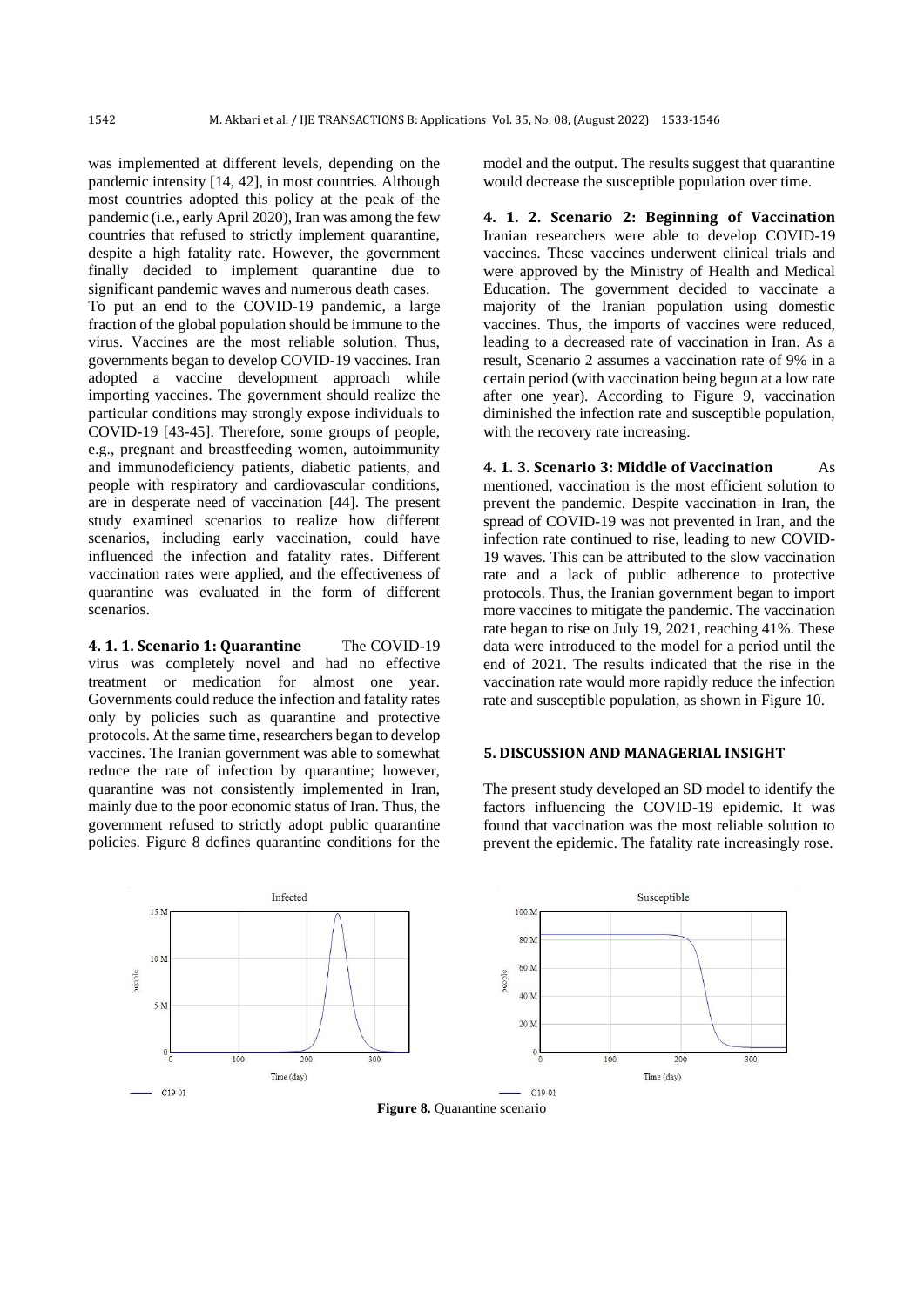



However, the SD model predictions suggested that the rise in the vaccination rate would reduce the infection and fatality rates. Therefore, it is necessary to use domestic and imported vaccines to vaccinate the Iranian population. The people and the government must work together to prevent the next wave, as well as to control the disease. Today, the government has a significant role in controlling the disease by focusing on vaccinating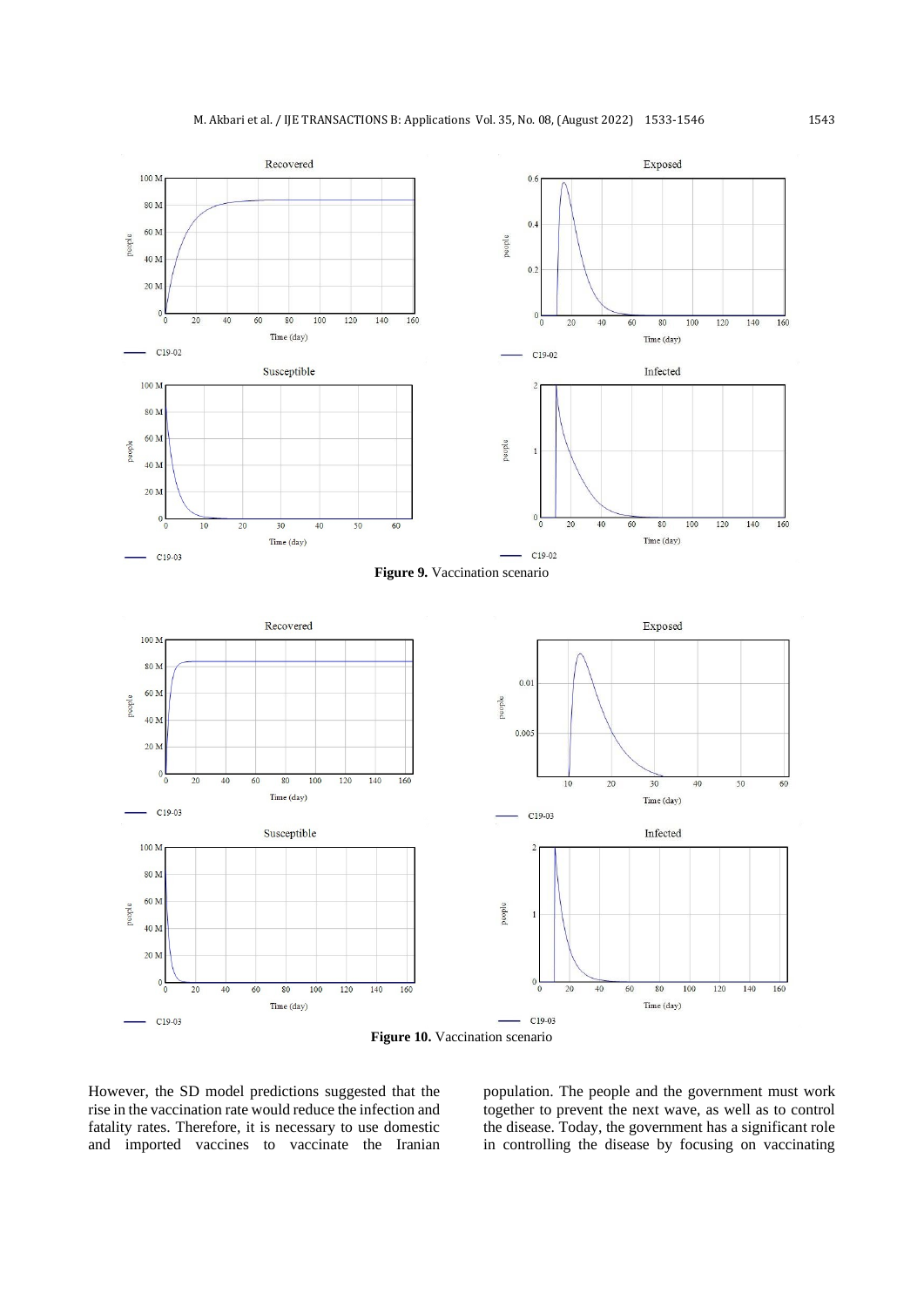individuals, which will vaccinate all members of the community as soon as possible by increasing access to vaccines. The imports of COVID-19 vaccines significantly increased since July 19, 2021. Thus, public vaccination is estimated to be completed by the end of 2021, leading to reduced rates of infection and fatality.

The present work focuses on governmental decisions and their outcomes. It has also been observed in the community that some people refuse to be vaccinated for unscientific reasons; Therefore, it is necessary for the national media, with the help of trusted and specialized people in the Ministry of Health, to increase public trust and proper awareness, and to encourage people to be vaccinated. Also, according to the data and results of sensitivity analysis and different scenarios, to control and reduce corona virus disease, it is necessary to focus on quarantine and vaccination. The government should continue to work to maximize injections of more vaccines and encourage people to follow health advice. Because the use of a vaccine is the shortest way to recovery, the vaccine can be considered a temporary solution. Therefore, encouraging the implementation of health recommendations can be considered as a basic solution, and finally, the two solutions should be considered as a complement to each other.

The SD methodology is of great importance in research since it helps analyze data, visualize outcomes through diagrams, and understand the behavior of systems. It also enables developing simulation models for future system planning. To enhance the COVID-19 spread model, future works can include further variables, such as economic impacts, government policies, and demographic characteristics (e.g., age) as auxiliary variables. Although this would increase the complexity of the dynamic model, more accurate and reliable results could be obtained. Moreover, the proposed model can be implemented in other countries or at the provincial scale .

Since the government has announced that an intelligent quarantine scheme and reduction of restrictions for vaccinated people will be implemented shortly, it is suggested that future research of this program be considered in the face of new mutations in the COVID-19 virus that have a higher transmission rate. Consider several coping policies and adopt the best policy by designing different scenarios and analyzing them .

### **6. CONCLUSION**

The COVID-19 epidemic has plunged the world into a crisis in health and the economy, a crisis that is perhaps unprecedented in the world since 1918, when the Spanish flu spread. The virus was first detected in Wuhan, China in late 2019, and spread with multiple mutations around the world, turning COVID-19 disease into a pandemic.The COVID-19 pandemic has become increasingly rampant in Iran. To determine municipal government policies to be right on target, policy scenarios are simulated first with a dynamic system simulation. This study examines the factors affecting the spread and control of COVID-19 pandemic by developing the basic SEIR model and considering interventions and policies such as vaccination and quarantine. The developed model was simulated using Vensim software. The desired parameters and variables were formulated according to previous research. Based on different conditions, three scenarios were designed and implemented. According to the results, the most important factor in reducing the prevalence of this disease is the increase in vaccination and quarantine. Vaccines are the ultimate solution to contagious diseases to control disease spread and provide safety to deal with the infection. The results suggested that the fatality rate of the susceptible population was reduced by vaccination and protective protocols. Due to the fact that the Corona virus is changing, the information is constantly being updated, so obtaining information about COVID-19 is one of the Limitations. Also, in face of the Omicron variant, it remains a question, the transmission capacity, and the immune-escape potential of the variant. The continuous emergence of new SARS-CoV-2 variants has made it much harder to control the COVID-19 pandemic.Fortunately, we have accumulated a lot of experiences and methods to deal with the novel corona virus. Thus, this paper aims to analyze factors influencing the spread of COVID-19 and prevent the disease. However, for policies to be implemented properly, contributions from all society elements are required. This paper examined quarantine and vaccination factor, so for future research other policies can be added to the model.

Limitations of this article include changes in statistics and data due to the speed of change of variants and the prevalence of the disease and access to some databases. Also, by the system dynamic, the category of prediction can be done in the future. In connection with Covid 19, it is possible to use this method to use the prevalence and control of the disease in different dimensions in future research.

#### **7. REFERENCES**

- <span id="page-11-0"></span>1. Yavarian, J., Shafiei-Jandaghi, N.-Z., Sadeghi, K., Malekshahi, S.S., Salimi, V., Nejati, A., Aja-Minejad, F., Ghavvami, N., Saadatmand, F. and Mahfouzi, S., "First cases of sars-cov-2 in iran, 2020: Case series report", *Iranian Journal of Public Health*, Vol. 49, No. 8, (2020), 1564, doi: 10.18502/ijph.v49i8.3903.
- <span id="page-11-1"></span>2. Miller, M., "2019 novel coronavirus covid-19 (2019-ncov) data repository: Johns hopkins university center for systems science and engineering", *Bulletin-Association of Canadian Map Libraries and Archives*, No. 164, (2020), 47-51. <https://github.com/CSSEGISandData/COVID-19>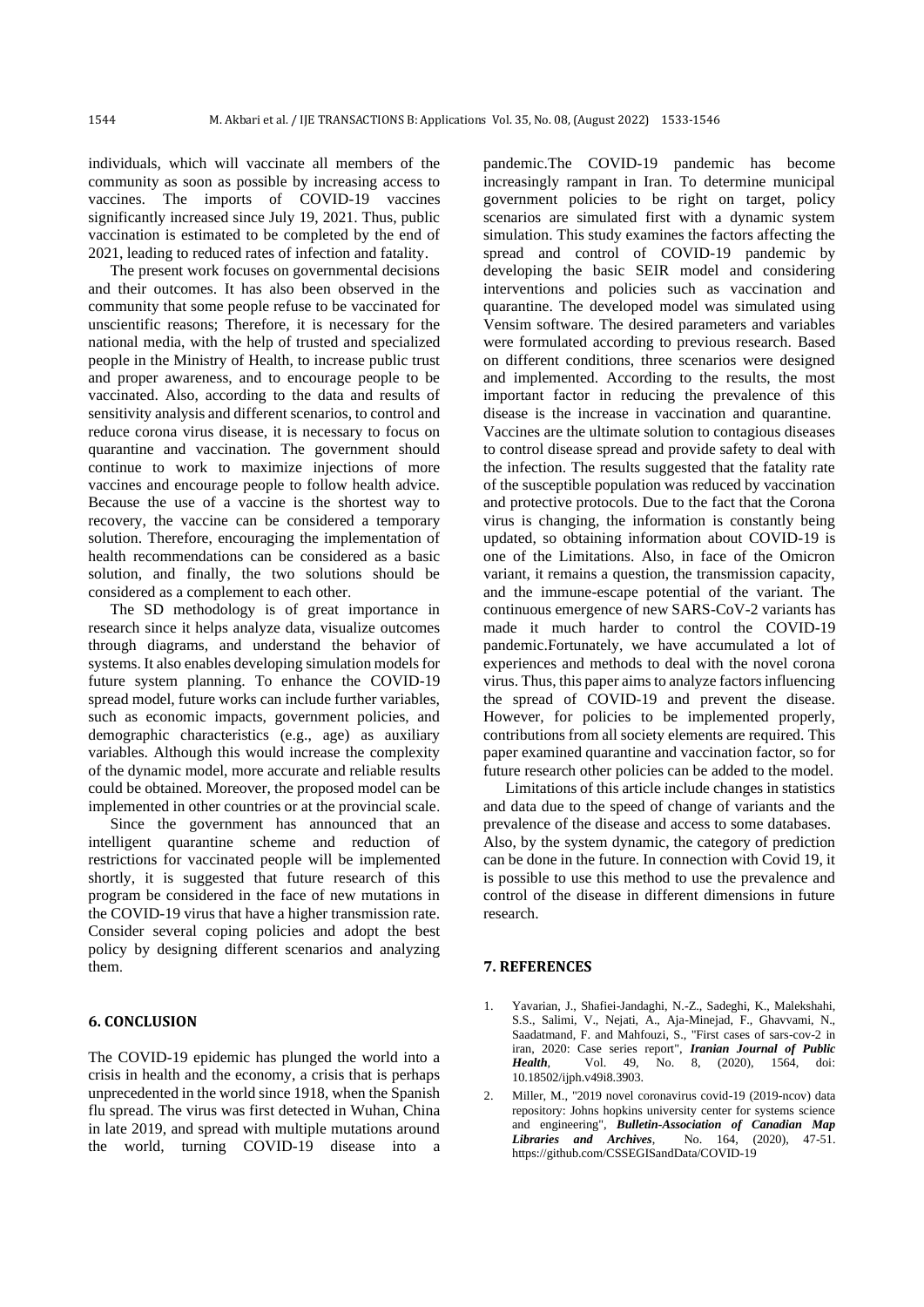- <span id="page-12-0"></span>3. Chen, N., Zhou, M., Dong, X., Qu, J., Gong, F., Han, Y., Qiu, Y., Wang, J., Liu, Y. and Wei, Y., "Epidemiological and clinical characteristics of 99 cases of 2019 novel coronavirus pneumonia in wuhan, china: A descriptive study", *The lancet*, Vol. 395, No. 10223, (2020), 507-513, doi: 10.1016/S0140-6736(20)30211-7.
- <span id="page-12-1"></span>4. Adekunle, I.A., Onanuga, A.T., Akinola, O.O. and Ogunbanjo, O.W., "Modelling spatial variations of coronavirus disease (covid-19) in africa", *Science of the Total Environment*, Vol. 729, (2020), 138998, doi: 10.1016/j.scitotenv.2020.138998.
- <span id="page-12-2"></span>5. Bora, A. and Bezboruah, T., "Evaluating the reliability of pwcov: A loosely coupled software as a service for covid-19 data processing system", *International Journal of Engineering*, *Transactions C: Aspects***,** Vol. 33, No. 12, (2020), 2496-2502, doi: 10.5829/IJE.2020.33.12C.09.
- <span id="page-12-3"></span>6. Nozari, H., Tavakkoli-Moghaddam, R. and Gharemani-Nahr, J., "A neutrosophic fuzzy programming method to solve a multidepot vehicle routing model under uncertainty during the covid-19 pandemic", *International Journal of Engineering, Transactions B: Applications*, Vol. 35, No. 2, (2022), 360-371, doi: 10.5829/IJE.2022.35.02B.12.
- <span id="page-12-4"></span>7. Qingjie, Y., Wei, F., Chunhui, L., Huaming, M., Jinglong, L., Suxin, W., Lian, G., Yilin, W., Huawen, L. and Qing, X., ""Fiveearly" model: The magic weapon against covid-19", *Iranian Journal of Public Health*, Vol. 49, No. Suppl 1, (2020), 82, doi: 10.18502/ijph.v49iS1.3673.
- <span id="page-12-5"></span>8. Pirnia, B., Pirnia, K., Malekanmehr, P. and Zahiroddin, A., "Challenges of differential diagnosis, symptoms of coronavirus disease 2019 (covid-19) or cannabinoid hyperemesis syndrome (chs)? A rare case report", *Iranian Journal of Public Health*, Vol. 49, No. Suppl 1, (2020), 109, doi: 10.18502/ijph.v49iS1.3677.
- <span id="page-12-6"></span>9. Safaie, N., "Analysis of the effects of covid-19 virus on the import, export and labor in iran using system dynamic approach", *Journal of Control*, Vol. 14, No. 5, (2021), 107-120, doi: 10.52547/joc.14.5.107.
- <span id="page-12-7"></span>10. Sajadi, H. and Hartley, K., "Covid-19 pandemic response in iran: A dynamic perspective on policy capacity", *Journal of Asian Public Policy*, (2021), 1-22, 10.1080/17516234.2021.1930682.
- <span id="page-12-8"></span>11. Mahase, E., "Covid-19: How many variants are there, and what do we know about them?", *Bmj*, Vol. 374, No., (2021), doi.
- <span id="page-12-9"></span>12. He, X., Hong, W., Pan, X., Lu, G. and Wei, X., "Sars‐cov‐2 omicron variant: Characteristics and prevention", *MedComm*, (2021), doi: 10.1002/mco2.110.
- <span id="page-12-10"></span>13. Batchelder, A., Gonzalez, J., Palma, A., Schoenbaum, E. and Lounsbury, D.W., "A social ecological model of syndemic risk affecting women with and at-risk for hiv in impoverished urban communities", *American Journal of Community Psychology*, Vol. 56, No. 3, (2015), 229-240, doi: 10.1007/s10464-015-9750 y.
- <span id="page-12-11"></span>14. Weeks, M.R., Li, J., Lounsbury, D., Green, H.D., Abbott, M., Berman, M., Rohena, L., Gonzalez, R., Lang, S. and Mosher, H., "Using participatory system dynamics modeling to examine the local hiv test and treatment care continuum in order to reduce community viral load", *American Journal of Community Psychology*, Vol. 60, No. 3-4, (2017), 584-598, doi: 10.1002/ajcp.12204.
- <span id="page-12-12"></span>15. Sihombing, L.B., Malczynski, L., Jacobson, J., Soeparto, H.G. and Saptodewo, D.T., "An analysis of the spread of covid-19 and its effects on indonesia's economy: A dynamic simulation estimation", Available at SSRN 3597004, (2020).
- <span id="page-12-13"></span>16. Kozlovskyi, S., Bilenko, D., Kuzheliev, M., Lavrov, R., Kozlovskyi, V., Mazur, H. and Taranych, A., "The system dynamic model of the labor migrant policy in economic growth affected by covid-19", *Global Journal of Environmental Science and Management*, Vol. 6, No. Special Issue (Covid-19), (2020),

95-106, <https://www.sid.ir/en/journal/ViewPaper.aspx?id=735308>

- <span id="page-12-14"></span>17. Niwa, M., Hara, Y., Sengoku, S. and Kodama, K., "Effectiveness of social measures against covid-19 outbreaks in selected japanese regions analyzed by system dynamic modeling", *International Journal of Environmental Research and Public Health*, Vol. 17, No. 17, (2020), 6238, doi: 10.3390/ijerph17176238.
- <span id="page-12-15"></span>18. Cooper, I., Mondal, A. and Antonopoulos, C.G., "Dynamic tracking with model-based forecasting for the spread of the covid-19 pandemic", *Chaos, Solitons & Fractals*, Vol. 139, (2020), 110298, doi: 10.1016/j.chaos.2020.110298.
- <span id="page-12-16"></span>19. Engbert, R., Rabe, M.M., Kliegl, R. and Reich, S., "Sequential data assimilation of the stochastic seir epidemic model for regional covid-19 dynamics", *Bulletin of mathematical biology*, Vol. 83, No. 1, (2021), 1-16, doi. <https://doi.org/10.1101/2020.04.13.20063768>
- <span id="page-12-17"></span>20. COVID, I., Team, F. and Hay, S.I., "Covid-19 scenarios for the united states", *MedRxiv*, (2020), doi: 10.1038/s41591-020-1132- 9.
- <span id="page-12-18"></span>21. Geier, M.R. and Geier, D.A., "Respiratory conditions in coronavirus disease 2019 (covid-19): Important considerations regarding novel treatment strategies to reduce mortality", *Medical Hypotheses*, Vol. 140, (2020), 109760, 10.1016/j.mehy.2020.109760.
- <span id="page-12-19"></span>22. Ali, I. and Alharbi, O.M., "Covid-19: Disease, management, treatment, and social impact", *Science of the Total Environment*, Vol. 728, (2020), 138861, doi: 10.1016/j.scitotenv.2020.138861.
- <span id="page-12-20"></span>23. Bastos, S.B. and Cajueiro, D.O., "Modeling and forecasting the early evolution of the covid-19 pandemic in brazil", *Scientific Reports*, Vol. 10, No. 1, (2020), 1-10, doi: doi:10.1038/s41598- 020-76257-1.
- <span id="page-12-21"></span>24. Chanu, A.L. and Singh, R.B., "Stochastic approach to study control strategies of covid-19 pandemic in india", *Epidemiology & Infection*, Vol. 148, (2020), doi: 10.1017/S0950268820001946.
- <span id="page-12-22"></span>25. Pruyt, E. and Hamarat, C., "The influenza a (h1n1) v pandemic: An exploratory system dynamics approach", in Proceedings of the 28th International Conference of the System Dynamics Society, Seoul, Korea, 2 System Dynamics Society. (2010).
- <span id="page-12-23"></span>26. Ghaffarzadegan, N. and Rahmandad, H., "Simulation‐based estimation of the early spread of covid‐19 in iran: Actual versus confirmed cases", *System Dynamics Review*, Vol. 36, No. 1, (2020), 101-129[, https://doi.org/10.1101/2020.03.22.20040956](https://doi.org/10.1101/2020.03.22.20040956)
- <span id="page-12-24"></span>27. Sy, C., Bernardo, E., Miguel, A., San Juan, J.L., Mayol, A.P., Ching, P.M., Culaba, A., Ubando, A. and Mutuc, J.E., "Policy development for pandemic response using system dynamics: A case study on covid-19", *Process Integration and Optimization for Sustainability*, Vol. 4, No. 4, (2020), 497-501, doi: 10.1007/s41660-020-00130-x.
- <span id="page-12-25"></span>28. Gkini, C., "Health behaviour theories and the norwegian response to covid-19: A system dynamics modeling approach", The University of Bergen, (2020),
- <span id="page-12-26"></span>29. Zia, K. and Farooq, U., "Covid-19 outbreak in pakistan: Modeldriven impact analysis and guidelines", arXiv preprint arXiv:2004.00056, (2020), doi. <https://doi.org/10.1101/2020.04.02.20050666>
- <span id="page-12-27"></span>Hadiwibowo, J.C., Halim, S., Yahya, B.N., Agustin, K. and Sahputra, I.H., "A policy strategy evaluation for covid-19 pandemic in the city of surabaya using vensim ventana dynamic system simulation", in 2021 3rd East Indonesia Conference on Computer and Information Technology (EIConCIT), IEEE., (2021), 215-221.
- <span id="page-12-28"></span>31. Fathollahi-Fard, A.M., Hajiaghaei-Keshteli, M., Tavakkoli-Moghaddam, R. and Smith, N.R., "Bi-level programming for